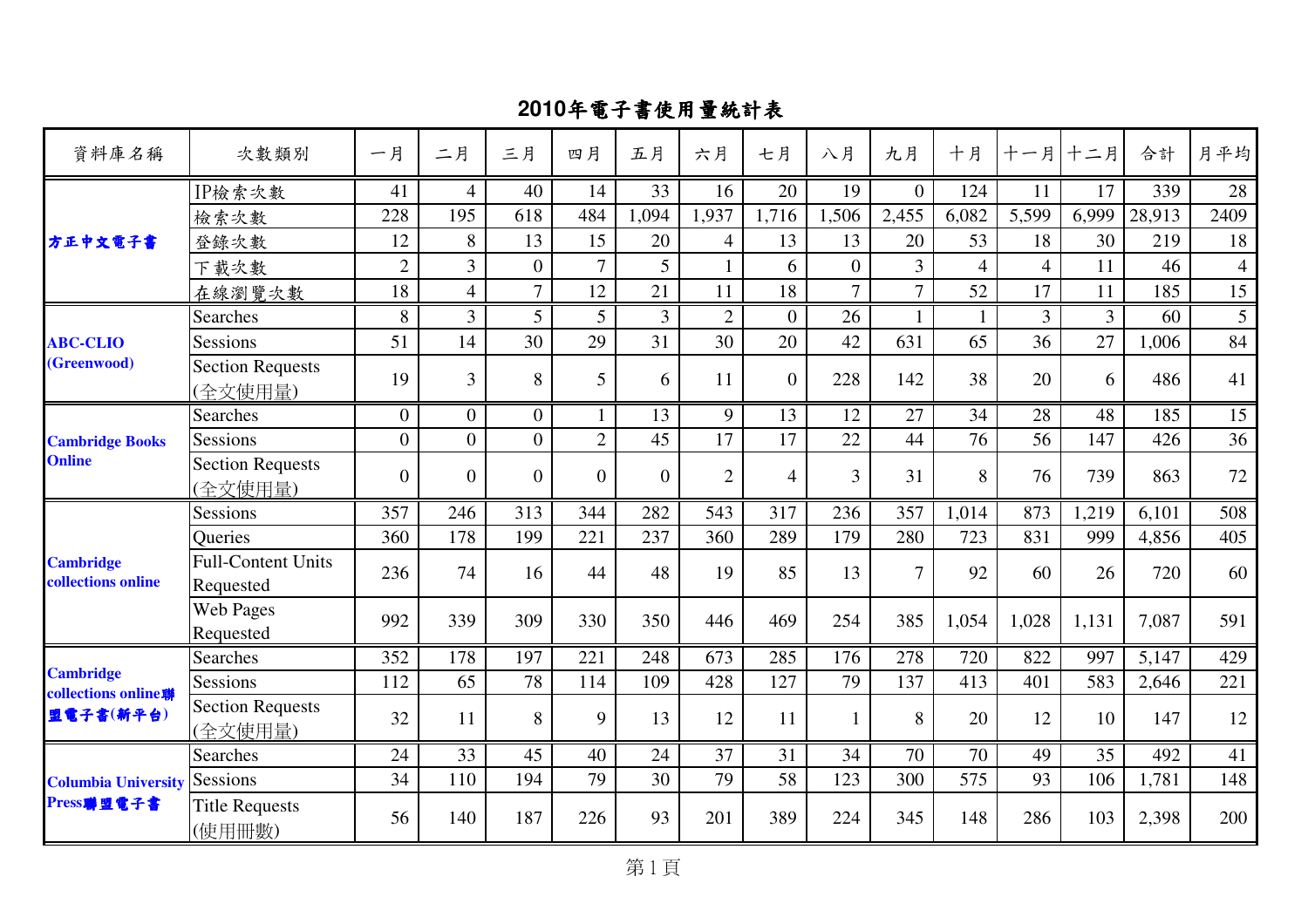| 資料庫名稱                                           | 次數類別                               | 一月               | 二月               | 三月               | 四月               | 五月               | 六月             | 七月               | 八月             | 九月             | 十月             | 十一月              | 十二月            | 合計    | 月平均          |
|-------------------------------------------------|------------------------------------|------------------|------------------|------------------|------------------|------------------|----------------|------------------|----------------|----------------|----------------|------------------|----------------|-------|--------------|
|                                                 | <b>Searches</b>                    | $\mathbf{0}$     | 40               | 207              | 338              | 405              | 406            | 496              | 491            | 622            | 1,347          | 1,241            | 1,489          | 7,082 | 590          |
| <b>CRC</b> NetBase                              | Sessions                           | $\boldsymbol{0}$ | 38               | 148              | 266              | 309              | 374            | 433              | 389            | 486            | 1,023          | 938              | 1,233          | 5,637 | 470          |
|                                                 | <b>Section Requests</b><br>(全文使用量) | $\overline{0}$   |                  | 54               | 29               | 141              | 6              | $\mathbf{0}$     | 12             | 10             | 6              | $\overline{0}$   | 15             | 274   | 23           |
|                                                 | <b>Searches</b>                    | 432              | 216              | 997              | 2,723            | 1,137            | 193            | 210              | 193            | 250            | 367            | 417              | 283            | 7,418 | 618          |
| <b>Credo Reference</b>                          | <b>Sessions</b>                    | 211              | 152              | 460              | 2,185            | 883              | 180            | 169              | 153            | 214            | 248            | 210              | 217            | 5,282 | 440          |
|                                                 | <b>Section Requests</b><br>(全文使用量) | 75               | 50               | 40               | 138              | 62               | 47             | 31               | 33             | 71             | 123            | 231              | 76             | 977   | 81           |
| <b>Digital Dissertation</b><br>Consortium敦位化    | 檢索次數                               | 382              | 345              | 466              | 421              | 485              | 467            | 666              | 590            | 623            | 993            | 1,020            | 1,337          | 7,795 | 650          |
| 論文典藏聯盟(廠商<br>提供))                               | PDF下載次數                            | 204              | 110              | 149              | 124              | 94               | 73             | 178              | 91             | 120            | 171            | 178              | 245            | 1,737 | 145          |
| <b>Early American</b>                           | <b>Searches</b>                    | 96               | 46               | 123              | 222              | 318              | 325            | 217              | 319            | 347            | 893            | 911              | 958            | 4,775 | 398          |
| Imprints(EAI)圖科                                 | <b>Login Sessions</b>              | 118              | 62               | 148              | 240              | 325              | 288            | 205              | 317            | 369            | 912            | 919              | 963            | 4,866 | 406          |
| 會圖書計畫電子書                                        | Documents viewed                   | 155              | 77               | 133              | 145              | 64               | 127            | 47               | 9              | 80             | 160            | 145              | 37             | 1,179 | 98           |
| <b>Early English Books</b>                      | Searches                           | 27               | $\boldsymbol{0}$ | $\mathbf{0}$     | $\boldsymbol{0}$ | $\boldsymbol{0}$ | $\mathbf{0}$   | $\boldsymbol{0}$ | $\overline{0}$ | $\mathbf{0}$   | $\overline{0}$ | $\boldsymbol{0}$ | $\overline{0}$ | 27    | $\sqrt{2}$   |
| Online(EEBO)國科                                  | Sessions                           | 87               | $\overline{4}$   | 45               | 20               | 19               | 10             | 6                | $\overline{3}$ | $\overline{3}$ | $\overline{7}$ | $\overline{4}$   | $\overline{2}$ | 210   | 18           |
| 會圖書計畫電子書                                        | <b>Full Records Accesse</b>        | 26               | $\overline{0}$   | $\boldsymbol{0}$ | $\overline{0}$   | $\boldsymbol{0}$ | $\overline{0}$ | $\overline{0}$   | $\overline{0}$ | $\overline{0}$ | $\overline{0}$ | $\overline{0}$   | $\overline{0}$ | 26    | $\mathbf{2}$ |
| <b>Eighteenth Century</b><br><b>Collections</b> | Searches                           | 173              | 108              | $\theta$         | $\overline{0}$   | $\boldsymbol{0}$ | $\overline{0}$ | $\overline{0}$   | $\overline{0}$ | $\Omega$       | $\overline{0}$ | $\Omega$         | $\theta$       | 281   | 23           |
| Online(ECCO)圖科<br>會圖書計畫電子書                      | <b>Sessions</b>                    | 117              | 53               | $\theta$         | $\mathbf{0}$     | $\boldsymbol{0}$ | $\overline{0}$ | $\overline{0}$   | $\overline{0}$ | $\theta$       | $\overline{0}$ | $\theta$         | $\theta$       | 170   | 14           |
|                                                 | <b>Searches</b>                    | 56               | 28               | 50               | 153              | 132              | 181            | 141              | 115            | 162            | 457            | 352              | 526            | 2,353 | 196          |
| <b>Gale Virtual</b>                             | Sessions                           | 52               | 32               | 47               | 163              | 143              | 193            | 143              | 114            | 242            | 466            | 341              | 536            | 2,472 | 206          |
| <b>Reference Library</b>                        | <b>Section Requests</b><br>(全文使用量) | 8                | 15               | $\overline{3}$   | 7                | 11               | $\overline{2}$ | 17               | 1              | 62             | $\overline{4}$ | $\Omega$         | 19             | 149   | 12           |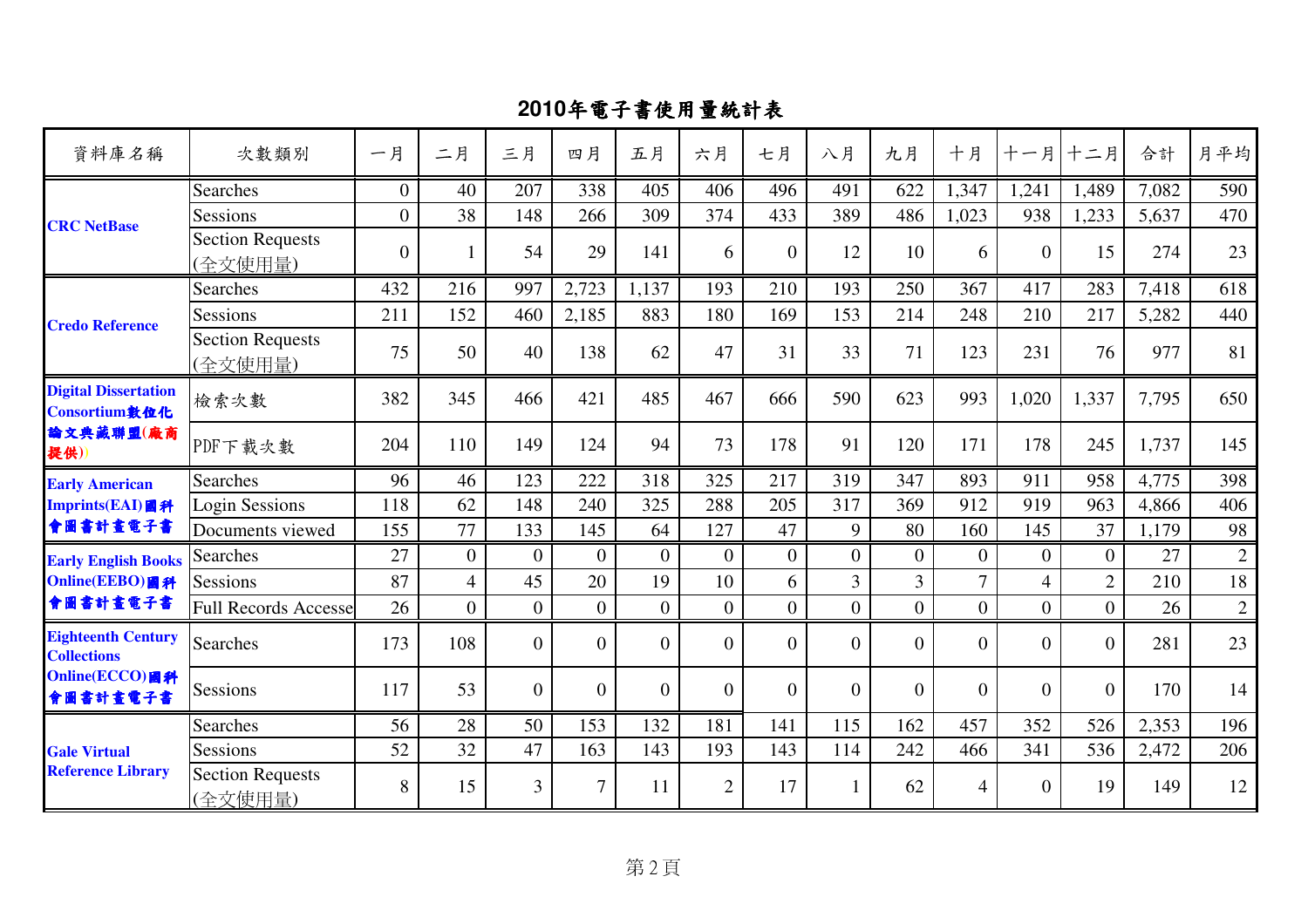| 資料庫名稱                                              | 次數類別                               | 一月               | 二月               | 三月               | 四月               | 五月               | 六月             | 七月               | 八月             | 九月             | 十月             | 十一月            | 十二月            | 合計     | 月平均            |
|----------------------------------------------------|------------------------------------|------------------|------------------|------------------|------------------|------------------|----------------|------------------|----------------|----------------|----------------|----------------|----------------|--------|----------------|
| <b>IOS</b>                                         | Sessions                           | 8                | $\mathbf{0}$     | $\overline{2}$   | $\mathbf{1}$     | 175              | $\overline{3}$ | 6                | $\mathbf{1}$   | 47             | 11             | 24             | $\overline{2}$ | 280    | 23             |
|                                                    | <b>Section Requests</b><br>(全文使用量) | $\overline{0}$   | $\boldsymbol{0}$ | $\boldsymbol{0}$ | $\mathbf{0}$     | 1                | 15             | 60               | $\overline{0}$ |                |                |                | $\theta$       | 79     | $\overline{7}$ |
|                                                    | <b>Title Requests</b><br>(使用冊數)    | 8                | $\overline{0}$   | $\mathfrak{2}$   | $\mathbf{1}$     | 176              | $\overline{3}$ | 16               | 1              | 47             | 11             | 20             | $\overline{3}$ | 288    | 24             |
|                                                    | Searches                           | 69               | 40               | 103              | 147              | 220              | 362            | 554              | 468            | 418            | 766            | 811            | 1,178          | 5,136  | 428            |
| <b>Literature Online</b>                           | Sessions                           | 185              | 106              | 199              | 228              | 287              | 377            | 490              | 414            | 422            | 721            | 723            | 1,109          | 5,261  | 438            |
|                                                    | <b>Full Texts Accessed</b>         | 50               | 48               | 56               | 111              | 40               | 31             | 14               | 54             | 22             | 28             | 33             | 27             | 514    | 43             |
|                                                    | <b>Full Records Accesse</b>        | $\overline{4}$   | $\boldsymbol{0}$ | $\sqrt{2}$       | $\overline{3}$   | $\overline{3}$   |                | $\boldsymbol{0}$ | $\overline{3}$ |                | $\overline{2}$ | $\overline{0}$ | $\overline{0}$ | 19     | $\overline{2}$ |
| The Making of the<br><b>Modern</b><br>World(MOMW)國 | <b>Searches</b>                    | 101              | 119              | $\theta$         | $\theta$         | $\overline{0}$   | $\Omega$       | $\overline{0}$   | $\overline{0}$ | $\Omega$       | $\overline{0}$ | $\Omega$       | $\theta$       | 220    | 18             |
| 科會圖書計畫電子<br>書                                      | Sessions                           | 47               | 36               | $\overline{0}$   | $\overline{0}$   | $\boldsymbol{0}$ | $\overline{0}$ | $\overline{0}$   | $\overline{0}$ | $\Omega$       | $\overline{0}$ | $\Omega$       | $\theta$       | 83     | $\overline{7}$ |
|                                                    | 檢索次數                               | $\overline{0}$   | $\overline{0}$   | $\overline{0}$   | $\overline{0}$   | 60               | 58             | 49               | 65             | 47             | 33             | 42             | 13             | 367    | 31             |
| <b>McGraw Hill</b>                                 | 登錄次數                               | $\boldsymbol{0}$ | $\boldsymbol{0}$ | $\boldsymbol{0}$ | $\overline{0}$   | 29               | 42             | 56               | 77             | 79             | 105            | 90             | 57             | 535    | 45             |
|                                                    | 下載次數                               | $\overline{0}$   | $\boldsymbol{0}$ | $\mathbf{0}$     | $\overline{0}$   | 9                | $\mathbf{0}$   | 6                | 13             | $\overline{3}$ | 8              | 5              |                | 45     | $\overline{4}$ |
|                                                    | Searches                           | 125              | 148              | 200              | 298              | 230              | 437            | 244              | 83             | 41             | 20             | 19             | 30             | 1,875  | 156            |
|                                                    | <b>Sessions</b>                    | 218              | 153              | 288              | 467              | 341              | 501            | 353              | 615            | 757            | 1,609          | 1,144          | 2,041          | 8,487  | 707            |
| <b>MyiLibrary</b>                                  | <b>Section Requests</b><br>(全文使用量) | 2,002            | 919              | 2,246            | 1,932            | 1,241            | 786            | 828              | 895            | 2,293          | 2,736          | 1,577          | 1,238          | 18,693 | 1558           |
| <b>NetLibrary</b>                                  | Accesses                           | $\boldsymbol{0}$ | $\boldsymbol{0}$ | $\boldsymbol{0}$ | $\boldsymbol{0}$ | $\boldsymbol{0}$ | $\mathbf{0}$   | $\overline{0}$   | $\overline{0}$ | $\overline{0}$ | $\overline{4}$ | 14             | $\overline{3}$ | 21     | $\overline{2}$ |
|                                                    | Searches                           | 30               | 14               | 17               | 10               | 8                | 21             | 8                | 23             | 32             | 44             | 62             | 44             | 313    | 26             |
| <b>Oxford Scholarship</b>                          | Sessions                           | 25               | 27               | 37               | 18               | 31               | 49             | 227              | 23             | 49             | 63             | 78             | 127            | 754    | 63             |
| Online 聯盟電子書                                       | <b>Section Requests</b><br>(全文使用量) | 106              | 346              | 575              | 150              | 734              | 598            | 2,528            | 177            | 468            | 239            | 287            | 671            | 6,879  | 573            |